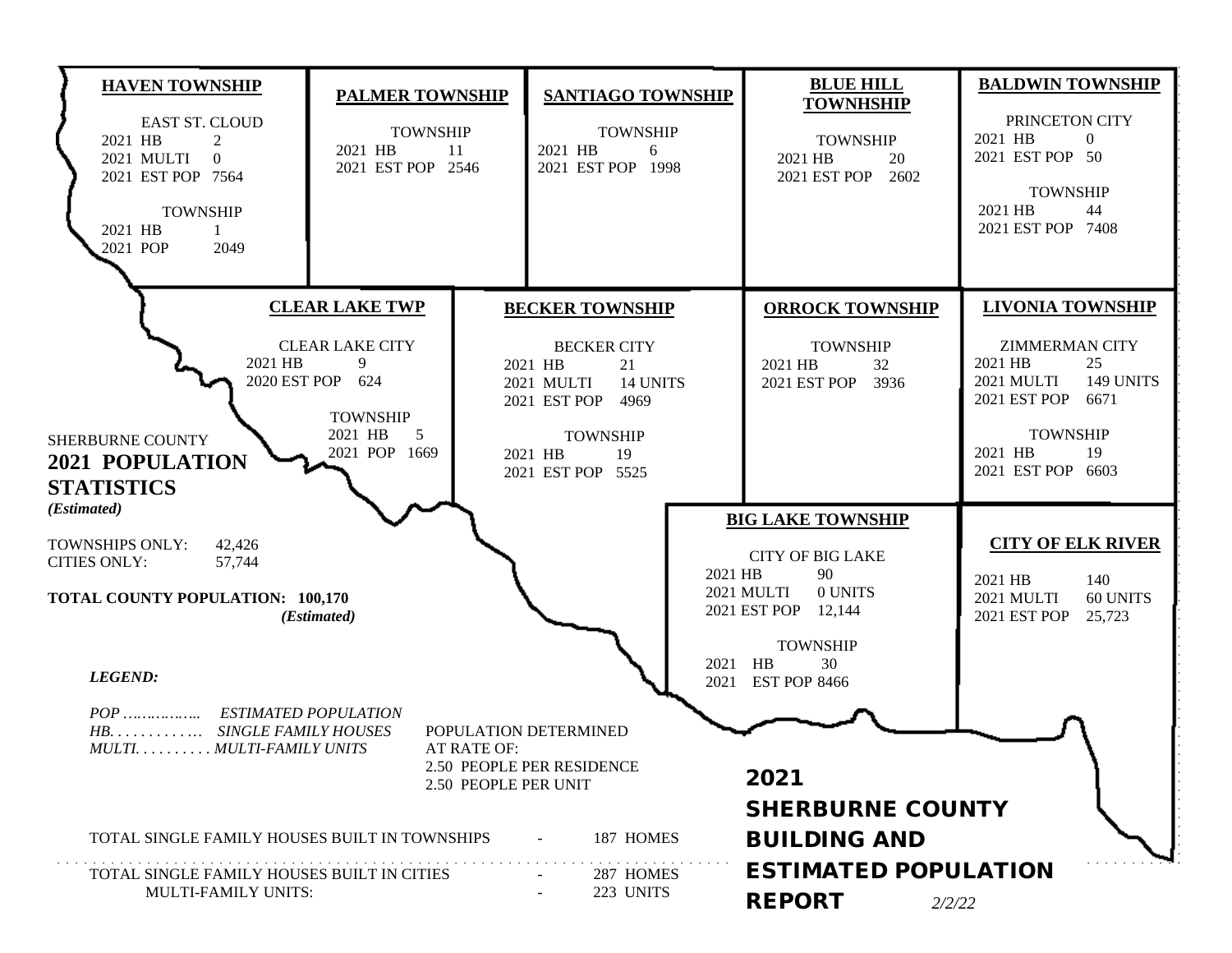## **SHERBURNE COUNTY ESTIMATED 2021 POPULATION 100,170**

*Townships only* - 42,426

*Cities only* - 57,744

*(Figures determined at a rate of 2.5 people per residence or multi-family unit)*

#### **PERMITS ISSUED IN THE TOWNSHIPS OF SHERBURNE COUNTY**

| <b>TOWNSHIP</b>   | <b>NEW HOME</b><br><b>PERMITS &amp;</b><br><b>VALUATIONS</b> |            | <b>ALL OTHER</b><br><b>BUILDING</b><br><b>PERMITS &amp; VALUE</b><br>(Does not include Solar Farms) |            | <b>SEPTIC</b><br><b>UPGRADES</b> | <b>NEW</b><br><b>SEPTICS</b><br>(Does not include<br>hook-ups to cluster<br>systems) |
|-------------------|--------------------------------------------------------------|------------|-----------------------------------------------------------------------------------------------------|------------|----------------------------------|--------------------------------------------------------------------------------------|
| <b>BALDWIN</b>    | 44                                                           | 8,710,000  | 228                                                                                                 | 1,758,000  | 48                               | 45                                                                                   |
| <b>BECKER</b>     | 19                                                           | 6,292,321  | 235                                                                                                 | 5,380,692  | 30                               | 17                                                                                   |
| <b>BIG LAKE</b>   | 30                                                           | 8,062,000  | 266                                                                                                 | 1,644,000  | 56                               | 28                                                                                   |
| <b>BLUE HILL</b>  | 20                                                           | 3,936,000  | 88                                                                                                  | 712,000    | 12                               | 21                                                                                   |
| <b>CLEAR LAKE</b> | 5                                                            | 1,334,000  | 62                                                                                                  | 1,787,000  | 11                               | 8                                                                                    |
| <b>HAVEN</b>      | $\mathbf{1}$                                                 | 219,000    | 62                                                                                                  | 1,112,000  | 11                               | $\overline{2}$                                                                       |
| <b>LIVONIA</b>    | 19                                                           | 4,486,000  | 231                                                                                                 | 1,946,000  | 21                               | 20                                                                                   |
| <b>ORROCK</b>     | 32                                                           | 7,133,000  | 124                                                                                                 | 604,000    | 18                               | 5                                                                                    |
| <b>PALMER</b>     | 11                                                           | 2,099,000  | 113                                                                                                 | 829,000    | 22                               | 13                                                                                   |
| <b>SANTIAGO</b>   | 6                                                            | 1,403,000  | 37                                                                                                  | 189,000    | 19                               | 6                                                                                    |
| <b>TOTALS</b>     | 187                                                          | 43,674,321 | 1446                                                                                                | 15,961,692 | 248                              | 165                                                                                  |

#### **NEW HOME / MULTI-FAMILY UNIT PERMITS ISSUED IN THE CITIES OF SHERBURNE COUNTY**

| <b>CITIES</b>         | <b>NEW SINGLE-FAMILY HOMES</b> | <b>MULTI-FAMILY UNITS</b> |  |
|-----------------------|--------------------------------|---------------------------|--|
| <b>EAST ST. CLOUD</b> | $\mathfrak{D}$                 | $\Omega$                  |  |
| <b>PRINCETON</b>      | $\theta$                       | $\theta$                  |  |
| <b>ZIMMERMAN</b>      | 25                             | 149                       |  |
| <b>BECKER</b>         | 21                             | 14                        |  |
| <b>CLEAR LAKE</b>     | 9                              | $\Omega$                  |  |
| <b>BIG LAKE</b>       | 90                             | $\Omega$                  |  |
| <b>ELK RIVER</b>      | 140                            | 60                        |  |
| <b>TOTALS</b>         | <b>287 New Homes</b>           | 223 Units                 |  |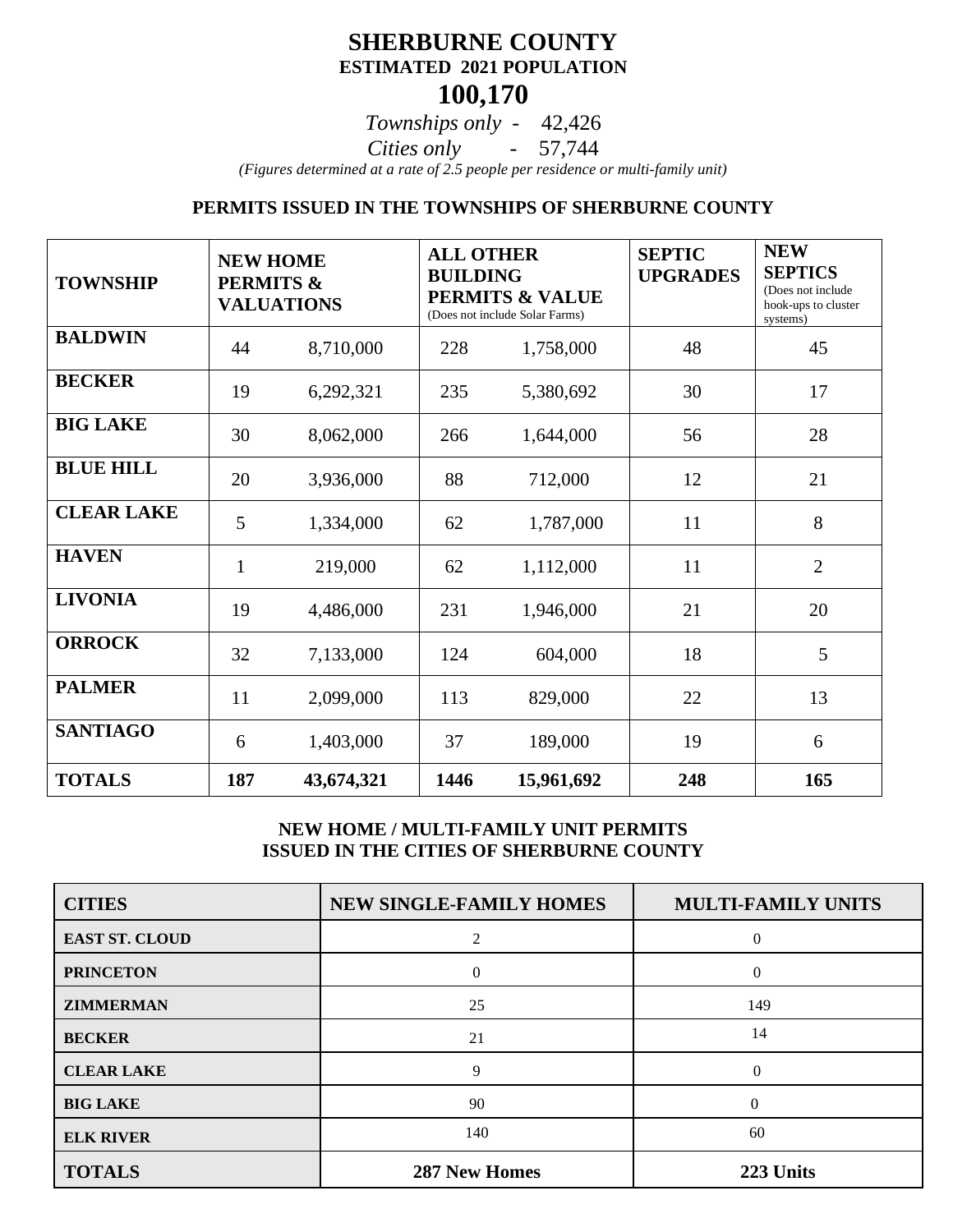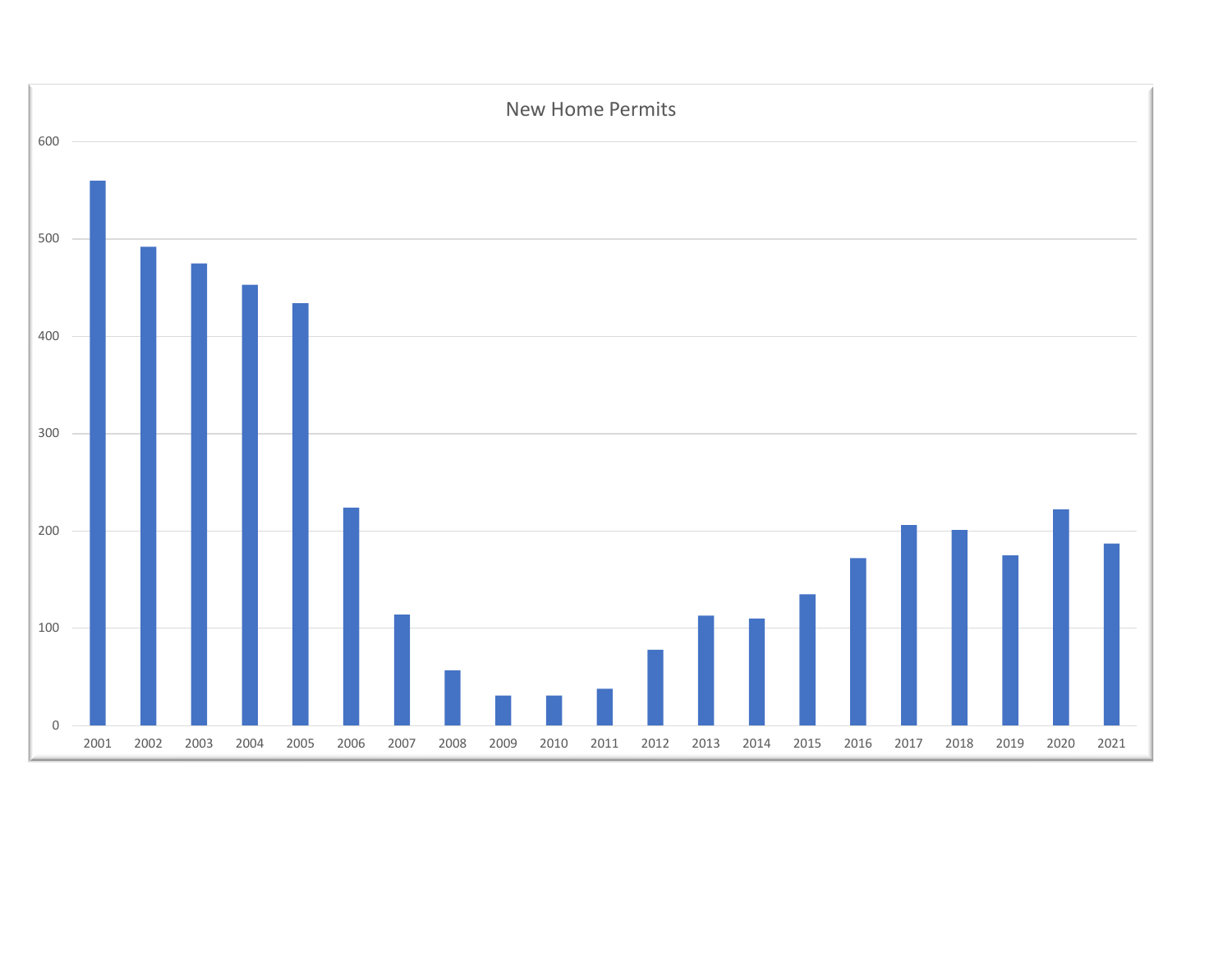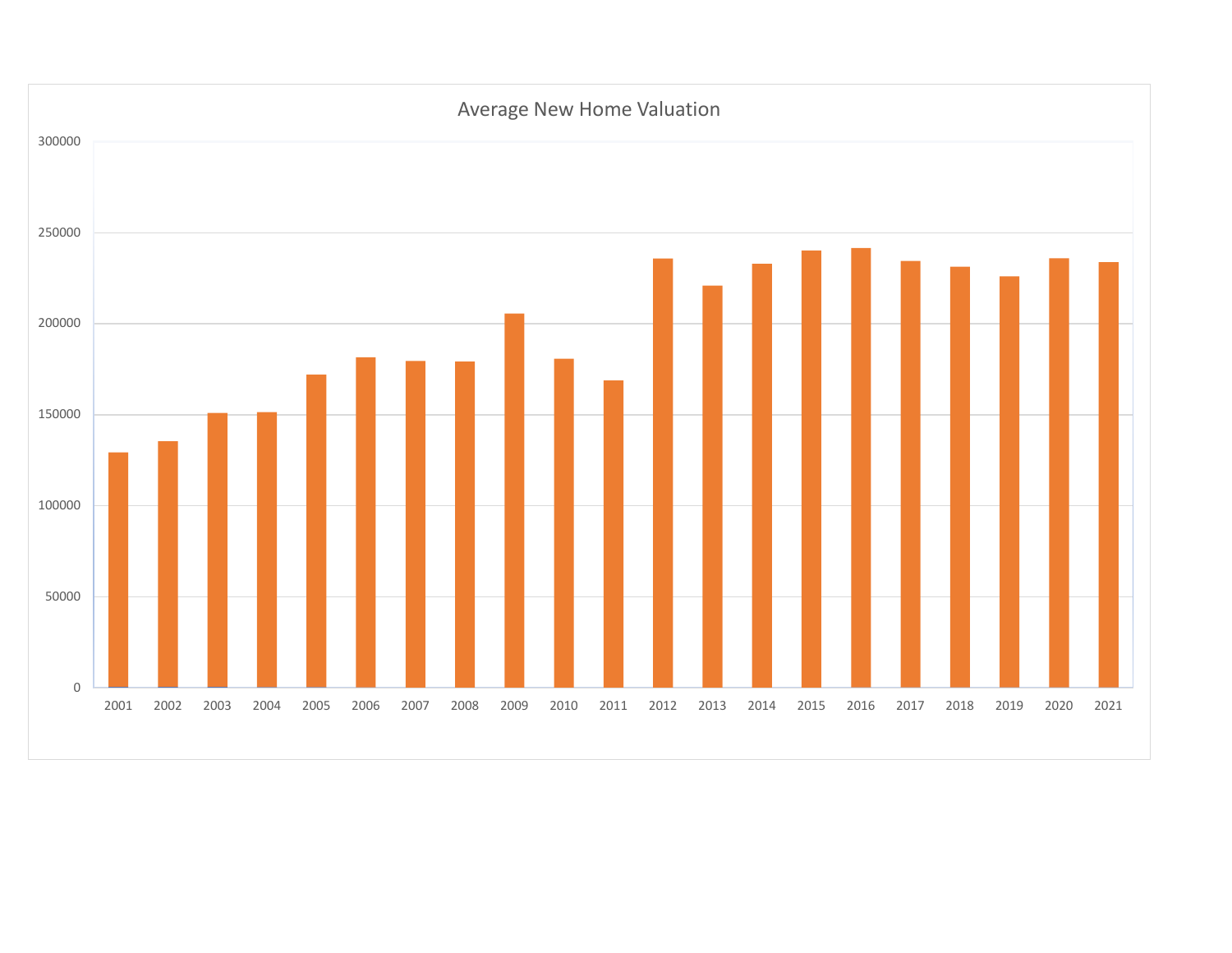# SHERBURNE COUNTY **RECORDED PLATS**

*TOWNSHIPS ONLY* 

| 1969 | 10 PLATS |                          | 193 Residential lots                          | 1997 | 54 PLATS<br>$\overline{\phantom{a}}$        | 517 Residential lots                                                |
|------|----------|--------------------------|-----------------------------------------------|------|---------------------------------------------|---------------------------------------------------------------------|
| 1970 | 10 PLATS | $\overline{\phantom{a}}$ | 224 Residential lots                          | 1998 | <b>38 PLATS</b><br>$\overline{\phantom{a}}$ | 612 Residential lots                                                |
| 1971 | 11 PLATS | $\overline{\phantom{a}}$ | 162 Residential lots<br>7 (COMMERCIAL LOTS)   | 1999 | 52 PLATS<br>$\overline{\phantom{a}}$        | 523 Residential lots                                                |
| 1972 | 24 PLATS | $\overline{\phantom{a}}$ | 563 Residential lots<br>36 (COMMERCIAL LOTS)  | 2000 | <b>43 PLATS</b><br>$\overline{\phantom{0}}$ | 2 (COMMERCIAL LOTS)<br>383 Residential lots<br>17 (COMMERCIAL LOTS) |
| 1973 | 21 PLATS |                          | 575 Residential lots<br>49 (COMMERCIAL LOTS)  | 2001 | <b>46 PLATS</b><br>$\overline{\phantom{a}}$ | 446 Residential lots                                                |
| 1974 | 18 PLATS | $\overline{\phantom{a}}$ | 292 Residential lots                          | 2002 | 54 PLATS                                    | 4 (COMMERCIAL LOTS)<br>461 Residential lots                         |
| 1975 | 3 PLATS  |                          | Residential lots<br>10<br>3 (COMMERCIAL LOTS) |      | $\overline{\phantom{a}}$                    | 3 (INDUSTRIAL LOTS)<br>1 (COMMERCIAL LOTS)                          |
| 1976 | 6 PLATS  | $\overline{\phantom{a}}$ | 143 Residential lots                          | 2003 | 47 PLATS<br>$\sim$                          | 531 Residential lots                                                |
| 1977 | 8 PLATS  | $\overline{\phantom{a}}$ | 149 Residential lots                          |      | 57 PLATS                                    | 10 (COMMERCIAL LOTS)<br>579 Residential lots                        |
| 1978 | 7 PLATS  | $\overline{\phantom{a}}$ | 174 Residential lots                          | 2004 | $\sim$                                      | 6 (INDUSTRIAL LOTS)                                                 |
| 1979 | 12 PLATS | $\overline{\phantom{a}}$ | 227 Residential lots                          | 2005 | <b>46 PLATS</b><br>$\sim$                   | 406 Residential lots                                                |
| 1980 | 4 PLATS  | $\overline{\phantom{a}}$ | 106 Residential lots                          | 2006 | <b>30 PLATS</b><br>$\overline{a}$           | 404 Residential lots                                                |
| 1981 | 1 PLAT   |                          | 4 Residential lots                            | 2007 | 20 PLATS<br>$\sim$                          | 187 Residential lots                                                |
| 1982 | 2 PLATS  | $\overline{\phantom{a}}$ | 21 Residential lots                           | 2008 | 11 PLATS -                                  | 21 (COMMERCIAL LOTS)<br>23 Residential lots                         |
| 1983 | 1 PLAT   | $\overline{\phantom{a}}$ | 49 Residential lots                           |      | PLATS -                                     | 5 Residential lots                                                  |
| 1984 | 3 PLATS  | $\overline{\phantom{a}}$ | 18 Residential lots                           | 2009 | 5                                           | 8 Residential lots                                                  |
| 1985 | 6 PLATS  |                          | 44 Residential lots                           | 2010 | PLATS -<br>4                                |                                                                     |
| 1986 | 5 PLATS  |                          | 72 Residential lots                           | 2011 | PLATS -<br>7                                | 10 Residential lots<br>1 (INDUSTRIAL LOT)                           |
| 1987 | 8 PLATS  |                          | 133 Residential lots                          | 2012 | 5 PLATS -                                   | 5 Residential lots                                                  |
| 1988 | 8 PLATS  |                          | 131 Residential lots                          | 2013 | PLATS -<br>3                                | 3 Residential lots                                                  |
| 1989 | 7 PLATS  |                          | 75 Residential lots                           | 2014 | 10 PLATS -                                  | 18 Residential lots                                                 |
| 1990 | 9 PLATS  |                          | 69 Residential lots<br>3 (COMMERCIAL LOTS)    | 2015 | PLATS -<br>9                                | 3 (COMMERCIAL LOTS)<br>25 Residential lots                          |
| 1991 | 5 PLATS  |                          | 73 Residential lots                           | 2016 | 4 PLATS -                                   | 16 Residential lots                                                 |
| 1992 | 10 PLATS |                          | 168 Residential lots                          |      |                                             | 2 (INDUSTIRAL LOTS)                                                 |
| 1993 | 21 PLATS |                          | 303 Residential lots                          | 2017 | PLATS -<br>9                                | 28 Residential lots                                                 |
| 1994 | 14 PLATS |                          | 260 Residential lots                          | 2018 | 13 PLATS -                                  | 53 Residential lots                                                 |
| 1995 | 34 PLATS |                          | 268 Residential lots                          | 2019 | 18 PLATS-                                   | 151 Residential lots                                                |
| 1996 | 68 PLATS | $\overline{\phantom{a}}$ | 487 Residential lots                          | 2020 | 10 PLATS-                                   | 36 Residential lots                                                 |
|      |          |                          | 30 (COMMERCIAL LOTS)                          | 2021 | 21 PLATS-                                   | 87 Residential lots                                                 |